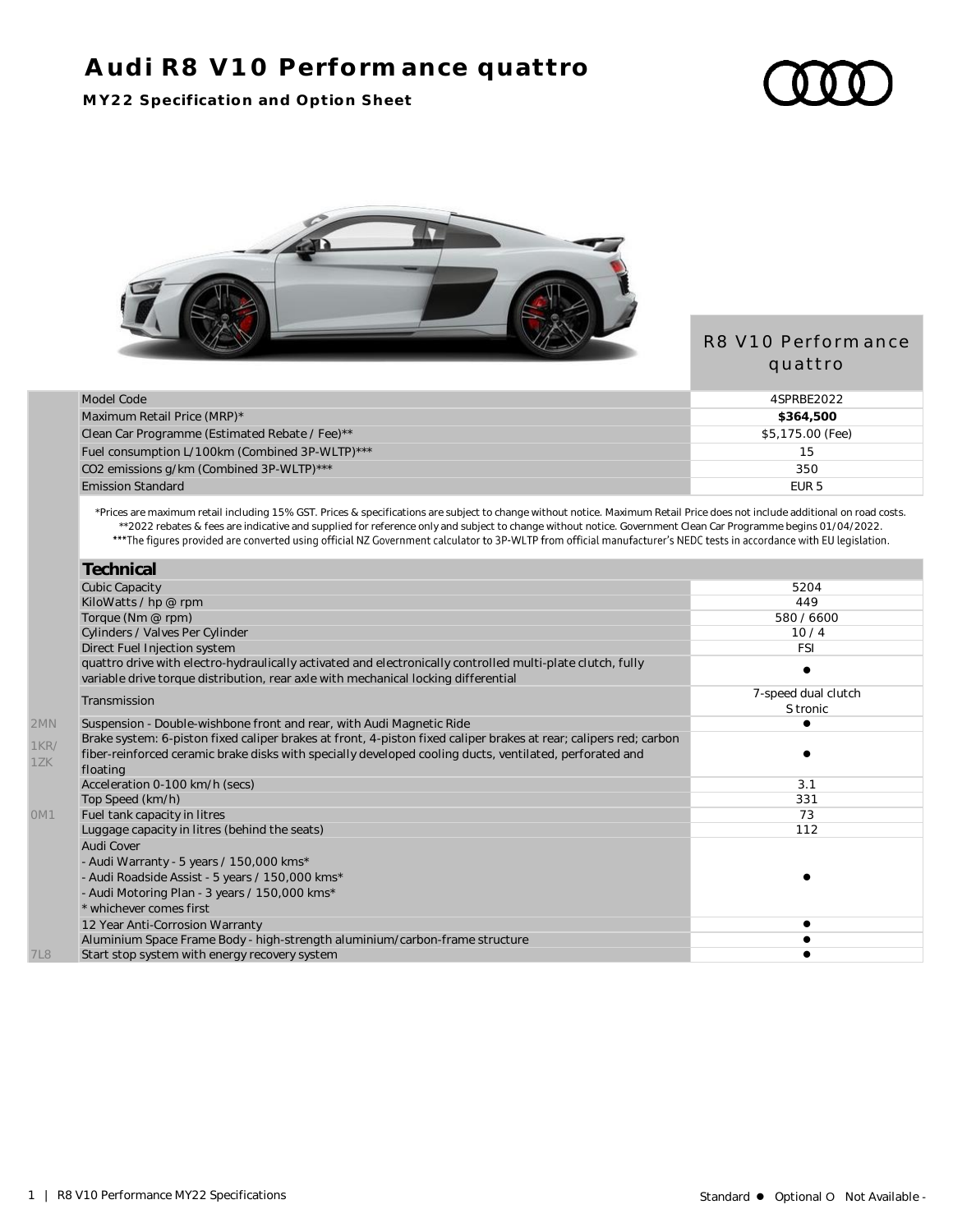

## R8 V10 Performance quattro

|                        | Model Code                                                                                                                                                                                                                      | 4SPRBE2022                                                                                       |
|------------------------|---------------------------------------------------------------------------------------------------------------------------------------------------------------------------------------------------------------------------------|--------------------------------------------------------------------------------------------------|
|                        | Maximum Retail Price (MRP)*                                                                                                                                                                                                     | \$364,500                                                                                        |
|                        | Safety and Security                                                                                                                                                                                                             |                                                                                                  |
| 7AL                    | Anti theft alarm with interior surveillance and vehicle immobiliser                                                                                                                                                             |                                                                                                  |
| 4UE/                   | Front airbags for driver and front passenger with passenger deactivation, side airbags in front and curtain                                                                                                                     |                                                                                                  |
| 4X3                    | airbags                                                                                                                                                                                                                         |                                                                                                  |
|                        | Electronic Stabilisation Control                                                                                                                                                                                                |                                                                                                  |
| 4f2                    | Comfort key - keyless entry and start                                                                                                                                                                                           |                                                                                                  |
|                        | Exterior                                                                                                                                                                                                                        |                                                                                                  |
| 52L                    | <b>Alloy Wheels</b>                                                                                                                                                                                                             | 20-inch milled alloys in 5-double spoke<br>dynamic style, glossy anthracite black,<br>high sheen |
|                        | <b>Tyres</b>                                                                                                                                                                                                                    | 245/30 in front<br>305/30 in rear                                                                |
| <b>1G8</b>             | Tyre mobility kit                                                                                                                                                                                                               |                                                                                                  |
| 7K3                    | Tyre pressure monitoring system - Direct                                                                                                                                                                                        | $\bullet$                                                                                        |
| 6FQ/<br>6XK            | Exterior mirrors in gloss carbon, heated, electrically folding with autodiminig on both sides                                                                                                                                   |                                                                                                  |
| 5L2                    | Exterior package in matt titanium look - front spoiler, side skirts and diffusor                                                                                                                                                | $\bullet$                                                                                        |
| 5J1                    | Fixed rear spoiler in gloss carbon                                                                                                                                                                                              |                                                                                                  |
| 7X2                    | Parking Aid Plus                                                                                                                                                                                                                | $\bullet$                                                                                        |
| <b>8G1</b>             | High beam assistant                                                                                                                                                                                                             |                                                                                                  |
|                        | 81T/8K1 LED headlights with separate daytime running lights                                                                                                                                                                     |                                                                                                  |
| 8SP                    | Rear lights in LED technology with dynamic turn indicators                                                                                                                                                                      | $\bullet$                                                                                        |
| KA <sub>2</sub><br>6H3 | Rear view camera<br>Side blade in gloss carbon                                                                                                                                                                                  |                                                                                                  |
| OP8                    | Sports exhaust system with black tailpipe trims                                                                                                                                                                                 | ٠                                                                                                |
|                        | Interior                                                                                                                                                                                                                        |                                                                                                  |
|                        | Audi Drive Select - features different modes (auto, comfort, dynamic, individual) that allow you to change the<br>vehicles characteristics.                                                                                     |                                                                                                  |
| UI2                    | Audi Smartphone Integration                                                                                                                                                                                                     | $\bullet$                                                                                        |
| <b>9S8</b>             | Audi Virtual Cockpit - fully digital instrument cluster with 12.3" high resolution colour display.                                                                                                                              |                                                                                                  |
| 9VS                    | Bang & Olufsen sound system - surround sound reproduction, including 16-channel amplifier, 13<br>loudspeakers, total output of 550 watts. Includes loudspeaker covers with aluminium applications and LED                       |                                                                                                  |
|                        | accent lighting.                                                                                                                                                                                                                |                                                                                                  |
| 8T <sub>2</sub>        | Cruise Control System                                                                                                                                                                                                           |                                                                                                  |
| 9AK<br>6NN             | Automatic air conditioning system<br>Headlining in Alcantara, black                                                                                                                                                             | $\bullet$                                                                                        |
| 7HD                    | Full leather interor trim package                                                                                                                                                                                               |                                                                                                  |
| 5MN                    | Inlays in matt carbon twill                                                                                                                                                                                                     | ٠                                                                                                |
| <b>GTO</b>             | Extended inlays in titanium lacquer, anthracite gloss for surround of Audi Virtual Cockpit and air vents                                                                                                                        |                                                                                                  |
|                        | Interior lighting package - additional LED lighting for footwells, door pockets and switch panel in centre                                                                                                                      |                                                                                                  |
| QQ1                    | console.                                                                                                                                                                                                                        |                                                                                                  |
| 7UG                    | MMI Navigation Plus with MMI Touch - integrated into 12.3" Audi Virtual Cockpit. 3D map representation.<br>Voice control system. Flash memory for 10GB. Audi Music Interface with AUX IN + 2 USB ports. 2 x SD card<br>readers. |                                                                                                  |
| 1XX                    | R8 performance leather steering wheel with multi function plus and 3 control satellite buttons.                                                                                                                                 |                                                                                                  |
| QE1                    | Storage - storage net behind seats and nets at the side of luggage compartment                                                                                                                                                  |                                                                                                  |